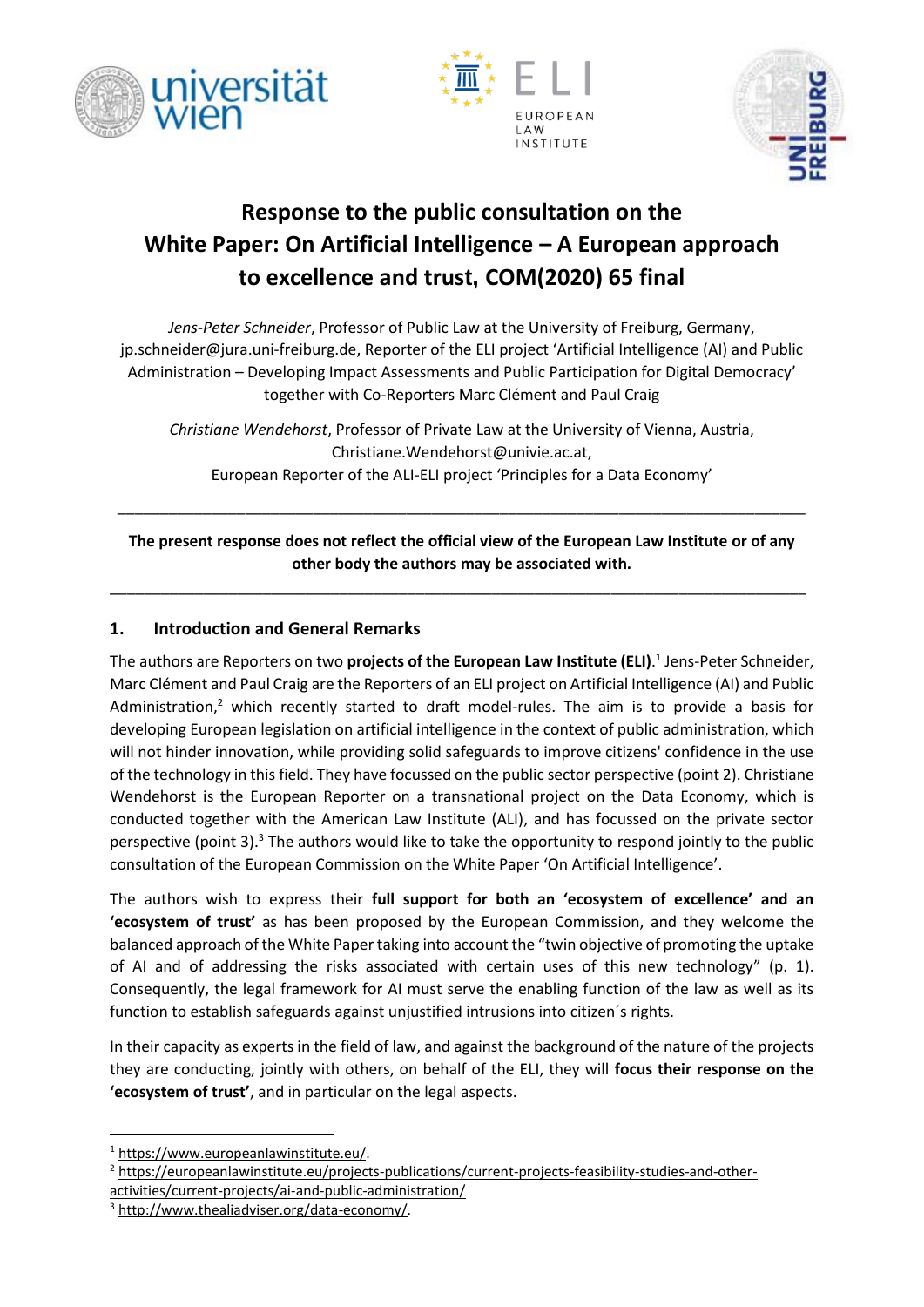# **2. Regulating public use of AI applications: challenges and options for a legal framework with safeguards and incentives**

Processing of data and information is fundamental to the work of public administrations. New technologies, such as artificial intelligence (AI), can play a significant role in the modernisation and overall improvement of the functioning of public administration. On the other hand, it is equally important to guarantee the transparency, correctness and security of the processed data, as well as to ensure the respect of the rule of law and especially the rights of European citizens and businesses.

Public administration is, as a result, confronted with specific opportunities and challenges in the deployment of AI and, more generally, the deployment of automated decision-making systems, whether or not they use specific AI technologies (such as machine learning). The use of these techniques poses specific problems related to the particular requirements associated with the principle of good administration. However, AI might also be an instrument for enhancing the quality of public services, or compensating for constraints of human resources that European administrations face due to demographic developments.

The twin objectives of a European AI strategy raise challenges for the respective legal framework as those objectives can conflict with each other. AI innovations need to be socially acceptable and a solid set of guarantees for individual rights and conflicting public interests is essential for building a trustworthy AI ecosystem. The European debate on Covid-19 tracking or tracing applications indicates how important public trust is for an effective implementation of socially highly important technologies – and how easily this public trust can be undermined. That being said, the 'ecosystem of trust' as identified in the AI White Paper must provide effective legal instruments and procedures to guarantee the protection of individual rights and public values.

### **2.1. Lack of knowledge about public use of AI tools**

A very recent report by an interdisciplinary team of scholars from Stanford University and New York University submitted to the Administrative Conference of the United States (ACUS) on "Government by Algorithm: Artificial Intelligence in Federal Administrative Agencies"<sup>4</sup> highlights that US administrative agencies already use a diverse set of AI tools across the full range of government tasks including:

- law enforcement,

- single-case decision-making,
- monitoring and analysing risks to public health and safety or other policy objectives,
- $-$  extracting information from the government's data resources including statements in administrative multi-party consultations, consumer complaints as well as environmental data,
- communicating with citizens and business about their legal rights or obligations as well as about various other matters of interest, for instance by using chatbots, and
- intra-administrative management of resources including procurement and maintenance of public facilities.

The study can be downloaded from two websites: [https://law.stanford.edu/education/only-at-sls/law](https://law.stanford.edu/education/only-at-sls/law-policy-lab/practicums-2018-2019/administering-by-algorithm-artificial-intelligence-in-the-regulatory-state/acus-report-for-administering-by-algorithm-artificial-intelligence-in-the-regulatory-state/)[policy-lab/practicums-2018-2019/administering-by-algorithm-artificial-intelligence-in-the-regulatory](https://law.stanford.edu/education/only-at-sls/law-policy-lab/practicums-2018-2019/administering-by-algorithm-artificial-intelligence-in-the-regulatory-state/acus-report-for-administering-by-algorithm-artificial-intelligence-in-the-regulatory-state/)[state/acus-report-for-administering-by-algorithm-artificial-intelligence-in-the-regulatory-state/;](https://law.stanford.edu/education/only-at-sls/law-policy-lab/practicums-2018-2019/administering-by-algorithm-artificial-intelligence-in-the-regulatory-state/acus-report-for-administering-by-algorithm-artificial-intelligence-in-the-regulatory-state/) See also: [https://www.acus.gov/newsroom/news/acus-stanford-law-school-and-nyu-school-law-announce-report](https://www.acus.gov/newsroom/news/acus-stanford-law-school-and-nyu-school-law-announce-report-artificial-intelligence)[artificial-intelligence](https://www.acus.gov/newsroom/news/acus-stanford-law-school-and-nyu-school-law-announce-report-artificial-intelligence)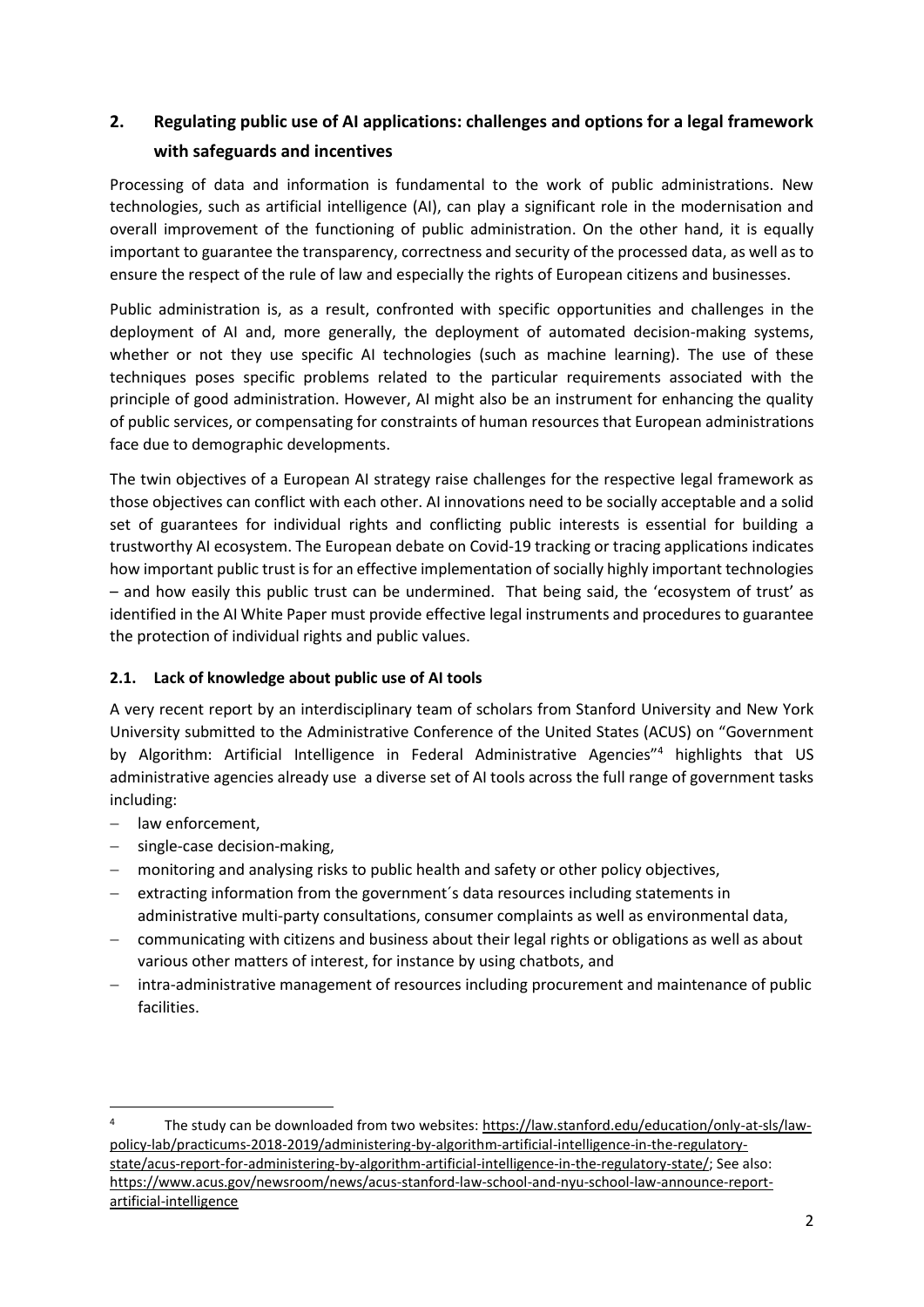Unfortunately, no empirical study similar in scope and depth exists with regard to the actual use of AI tools by EU authorities, or by Member States authorities.<sup>5</sup> Nevertheless, there are clear indications that some European authorities have implemented AI tools or are planning to do so. Therefore, Action 6 of the White Paper is a step in the right direction, but in comparison to the situation in the US it is too limited in its reach. The fields of actual or potential application of AI technologies by public authorities is very broad, and should be captured by future EU initiatives although concentration on certain key areas, as experimental sandboxes might be helpful to gain new transversal insights and momentum.

#### **2.2. The risk of widening the public-private technology gap**

The ACUS report indicates AI has the potential to widen, not narrow, the public-private technology gap. In their in-depth case studies on top US Federal Agencies Stanford computer scientists rated public AI technologies – outside the military and secret services – far less sophisticated compared to state of the art technologies for private companies. There is good reason to believe that the situation in Europe is not different. For instance, the Covid-19 pandemic has revealed deficiencies in many national administrative systems within the EU, even with regard to basic forms of digitalization and egovernment. The recent Digital Economy and Society Index (DESI) 2020 prepared by the European Commission also supports this presumption. $6$  Thus, we can imagine that the situation concerning advanced forms of AI technology is not any better.

Interestingly, the ACUS report does not advocate increased contracting-out to private service providers as a promising countermeasure. Instead, the report promotes a nuanced approach combining external contracting with regard to technically complex but standardized administrative tasks on the one hand, with developing internal capacities, or non-commercial collaborations, to provide AI solutions for administrative tasks with high relevance for public values on the other hand. Consequently, Action 5 of the White Paper concerning public private partnerships in AI projects should take into account that this approach might not be suitable in all fields of public AI. In a relevant number of cases, public services cannot rely simply on standard AI products and customize them. While Public-Private-Partnerships should certainly not be excluded, they need to be complemented by enhancing human and technology AI resources within the public service. It is a strategic challenge to European policy makers to identify criteria for rational make-or-buy decisions concerning the development and implementation of AI technologies.

#### **2.3. Impact Assessments as a source of trustworthy public AI**

The scholarly debate in the US shows the **need for an organizational and legal framework adapted to new challenges** accompanied with any implementation of public AI tools in order to accomplish trustworthiness of public AI in accordance with the twin objective of the White Paper.

[148\\_AW\\_EU-ADMreport\\_2801\\_2.pdf;](https://www.bertelsmann-stiftung.de/fileadmin/files/BSt/Publikationen/GrauePublikationen/001-148_AW_EU-ADMreport_2801_2.pdf) [https://www.legiscompare.fr/web/Activites-de-la-section-921;](https://www.legiscompare.fr/web/Activites-de-la-section-921)

[http://www.aca-europe.eu/index.php/en/evenements-en/637-the-hague-14-may-2018-colloquium-an](http://www.aca-europe.eu/index.php/en/evenements-en/637-the-hague-14-may-2018-colloquium-an-exploration-of-technology-and-the-law)[exploration-of-technology-and-the-law](http://www.aca-europe.eu/index.php/en/evenements-en/637-the-hague-14-may-2018-colloquium-an-exploration-of-technology-and-the-law) (for the detailed material see [http://www.aca-](http://www.aca-europe.eu/index.php/en/colloques-top-en)

**<sup>.</sup>** <sup>5</sup> Nevertheless there exist some interesting studies with empirical information: [https://www.bertelsmann-stiftung.de/fileadmin/files/BSt/Publikationen/GrauePublikationen/001-](https://www.bertelsmann-stiftung.de/fileadmin/files/BSt/Publikationen/GrauePublikationen/001-148_AW_EU-ADMreport_2801_2.pdf)

[europe.eu/index.php/en/colloques-top-en\)](http://www.aca-europe.eu/index.php/en/colloques-top-en); other excellent legal studies of European scholars focus mainly on various doctrinal aspects of AI but are not aimed to provide comprehensive empirical insights on the use of AI and even less so on such usage by public administrations: Thomas Wischmeyer/Timo Rademacher (eds.) Regulating Artificial Intelligence, Springer 2020; Karen Yeung/Martin Lodge (eds.), Algorithmic Regulation, OUP 2019; Woodrow Barfield/Ugo Pagallo (eds.), Research Handbook on the Law of Artificial Intelligence, Edward Elgar 2018.

<sup>6</sup>  [https://ec.europa.eu/digital-single-market/en/desi.](https://ec.europa.eu/digital-single-market/en/desi)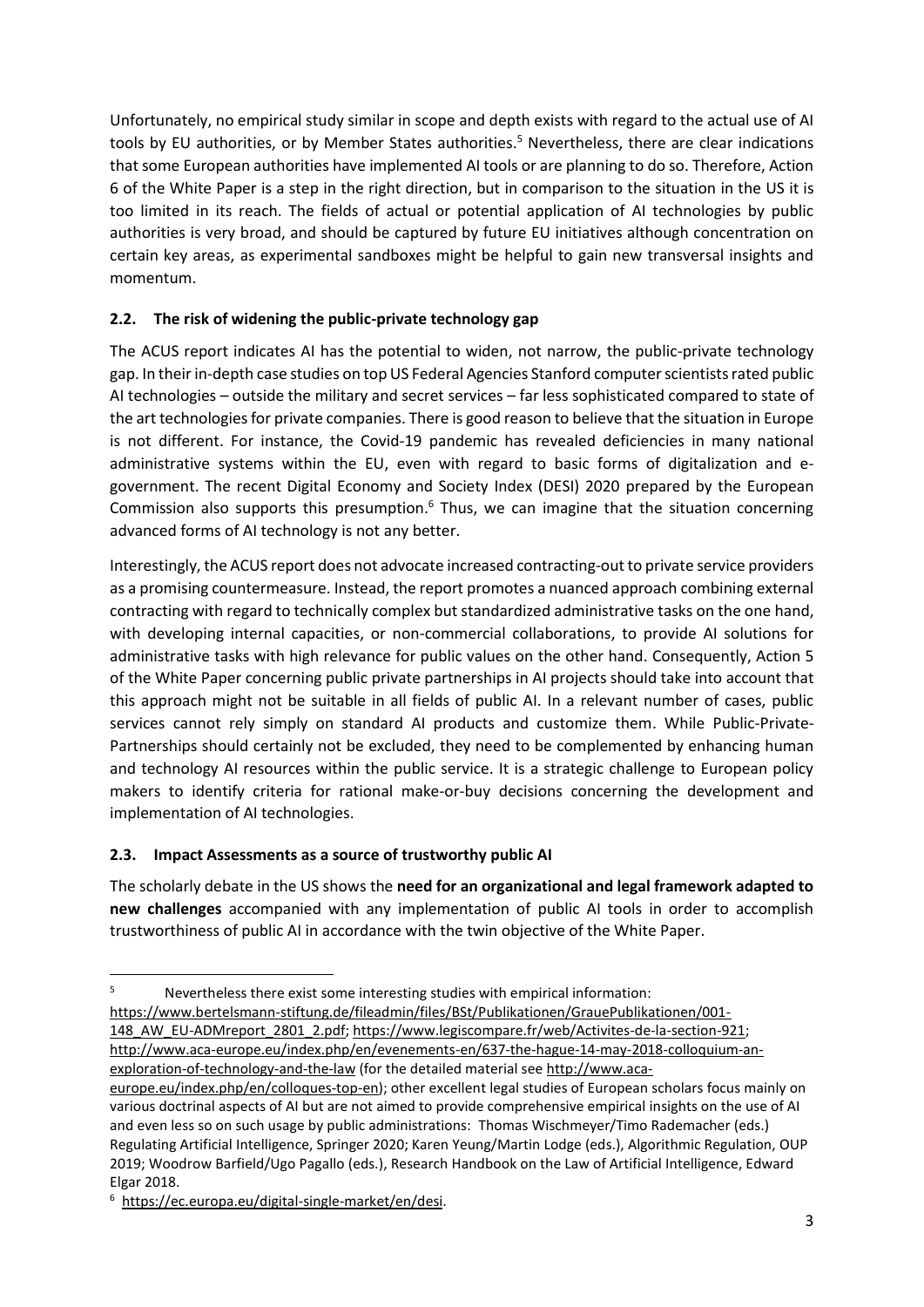A **major component** of such a legal framework could be a **rigorous as well as proactive AI Impact Assessment**. Therefore, the ELI has set up a group of European experts to draft model rules establishing such a regulatory instrument. An AI impact assessment would expand the more focused impact assessment provided by Article 35 GDPR to new dimensions of assessment. Another source of inspiration is the Canadian Algorithmic Impact Assessment. 7 It is important that the EU legal framework for an AI impact assessment cover preconditions for a successful implementation of AI tools. Consequently, the ELI model rules will provide safeguards for a comprehensive assessment of factors for successful implementation of public AI tools, as well as for identifying and managing real risks for public interests or individual rights accompanied with AI usage by public administrations. Up to now the debates in public, political and scholarly domains remain rather abstract and tend to focus on – or even overrate – either risks or promises of public purpose AI. A legal framework for Impact Assessments of public AI needs to take these discussions into account. However, it should also provide incentives (1.) to conduct a rigorous while balanced assessment of real and concrete risks connected with a concrete AI tool in question and (2.) to search proactively for options to exploit gains for public services by usage of AI while mitigating the risks associated with such AI usage.

Obvious as well as less obvious – but not less important – **issues to be evaluated** in an impact assessment of public AI include,

- questions of meaningful transparency,
- compliance with concrete hearing rights and accountability mechanisms applicable in the concrete legislative context of implementing AI or options for adapting these traditional administrative law instruments to the new challenges of public AI,
- the avoidance of gaming by regulatory subjects who might be able to hire computer scientists who can reverse-engineer an agency´s AI model in order to manipulate administrative decision-making,
- various appearances of discrimination or bias,
- potential over-reliance of human decision-makers on output of AI systems, as well as underreliance by human field experts who – sometimes falsely – do not trust the accuracy and efficiency gains to be delivered through AI systems.

In order to establish a transparent and reliable assessment regime, the ELI project team seeks to organize the **standards for evaluating AI** tools more consistently than recent proposals. For instance, the principles and key requirements of the High-Level Expert Group on AI, which are a basis also for the White Paper, are a very good starting point of discussion. Nevertheless, some of them are not very precise, definitions of some requirements include aspects not covered by the literal meaning of the requirement, in some cases requirements are overlapping, and some conflict with each other. While such features might be suitable or acceptable in broader ethical deliberations or policy papers, a legal text should avoid them as far as possible, or organize transparent procedural and organisational solutions for conflict resolution.

The authors support the analysis in the White Paper concerning risks for fundamental rights. In line with Article 35 GDPR and the White Paper, the drafters of the ELI Model Rules on AI Impact Assessment are contemplating a **risk-based approach**. Nevertheless, impact assessments and other features of a future EU legal framework for AI should not only serve a risk management objective. Instead, such legal instruments should **equally foster learning and the exploitation of advantages** for the public and the individuals by public use of AI tools. Among those advantages are,

- the exoneration of administrative staff from time consuming and exhausting standard tasks,
- optimized case allocation and information gathering,
- safeguards against simple errors of overloaded human decision-makers,

<sup>7</sup> [https://www.tbs-sct.gc.ca/pol/doc-eng.aspx?id=32592.](https://www.tbs-sct.gc.ca/pol/doc-eng.aspx?id=32592)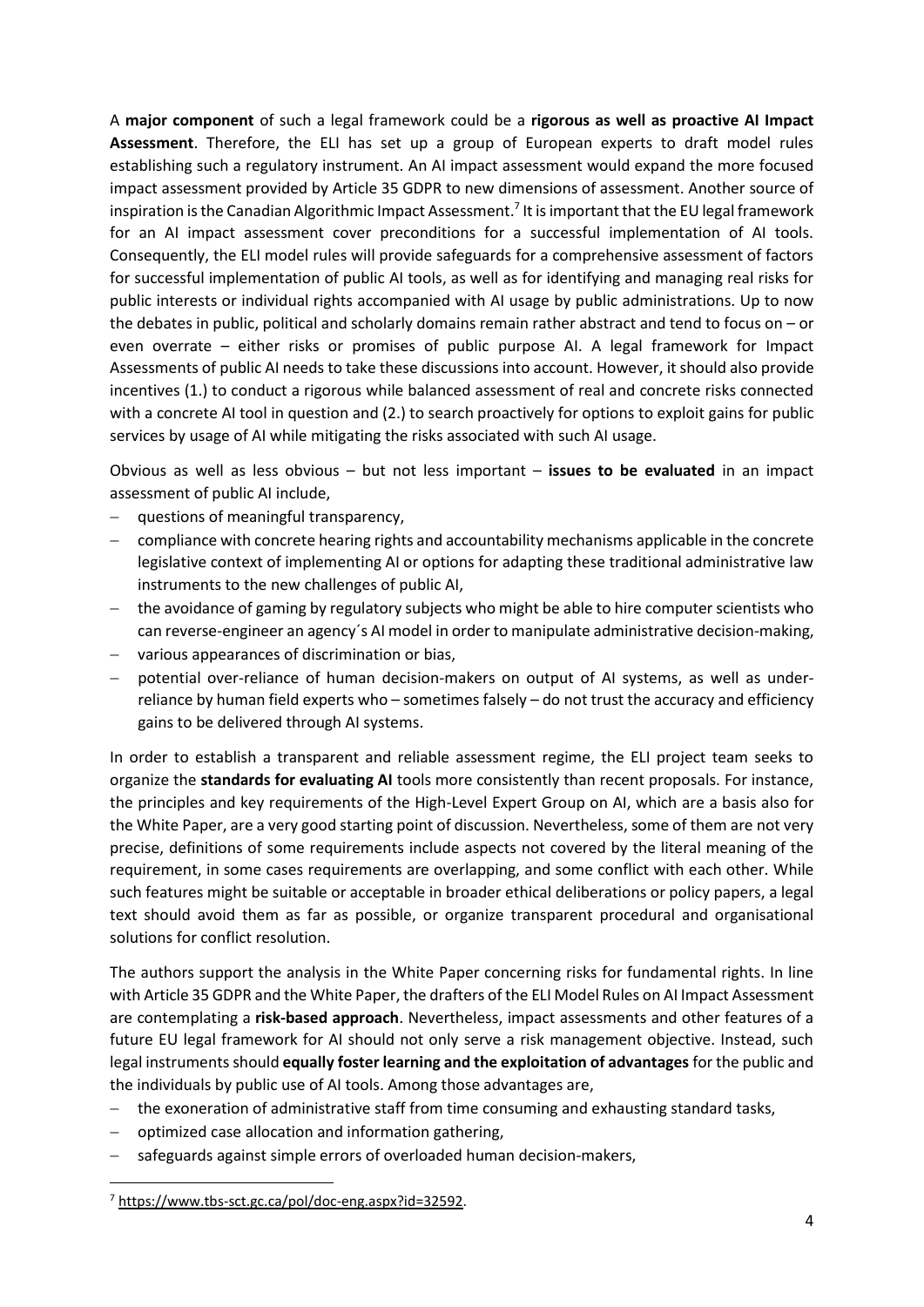provisions for more equal treatment.

Consequently, the impact assessment should provide insights not only for risk minimization, but for an optimization of efficiency and effective implementation of the public function served by an AI tool as well.

In order to do so further research is needed concerning mechanisms that provide in addition to privacy by design also **"accountability by design"**. The latter phrase has been emphasized in the abovementioned ACUS report<sup>8</sup> and covers new (additional) structural instruments incorporated into AI systems. For instance, collaborative forms of governance, or agency internal mechanisms of accountability, may compensate growing dysfunctions of traditional accountability mechanisms based on individual (privacy) rights. Both mechanisms would complement, not substitute each other. Interesting options discussed in the mentioned ACUS report enclose AI experimental usage in "supervised sandboxes", or continuous "benchmarking" of AI tools by reserving a random hold-out sample of cases for human decision, thus providing critical information when an algorithm has gone astray, or "automation bias" has led human decision-makers to excessively defer to an algorithm.

Important procedural questions discussed by the ELI drafting team concern,

- the body to be responsible for conducting the impact assessment either internally or externally of the public body implementing an AI tool,
- the integration of expert knowledge into the assessment process,
- $-$  options for public participation,

**.** 

- protection of business, private or administrative secrets,
- need of iterative assessments due to the evolving nature of self-learning AI technologies,
- the exact relationship with the data protection assessment according to Article 35 GDPR, which covers many aspects of a comprehensive AI impact assessments, but also leaves ample gaps in proactive steering of implementing AI technology – especially with regard to effective and efficient fulfilment of public tasks and duties.

# **3. Regulating private use of AI applications: Squaring the circle of a high level of protection that avoids too much red tape**

The ambit of the White Paper goes far beyond the public sector and extends to private use of AI applications. In its quest to square the circle of achieving a high level of protection while avoiding uncertainty and a climate that is hostile towards innovation, the White Paper (p. 17) suggests restricting the scope of the future regulatory framework for AI. Whether an AI application is included should, in the first place, be determined by the 'sector' that is concerned. The 'sectors', which should be exhaustively listed, could be areas such as healthcare, transport or energy. In the second place, and within the listed sectors, the risk posed by a particular application needs to exceed a particular threshold. Only if both criteria are cumulatively met will an AI application normally be subject to the new regulatory framework.

While the authors fully share the concern that an overreaching regulatory approach might undermine Europe's position as the place for R&D and an 'ecosystem of excellence' they are **not convinced the sectoral approach as it is currently described in the White Paper will achieve the desired effects**.

<sup>&</sup>lt;sup>8</sup> The ACUS report quotes in this respect a wording of Margot Kaminsky, Binary Governance: Lesson's from GDPR's Approach to Algorithmic Accountability, 92 S. Cal. L. Rev. (2019), 1529, 1557 note 118.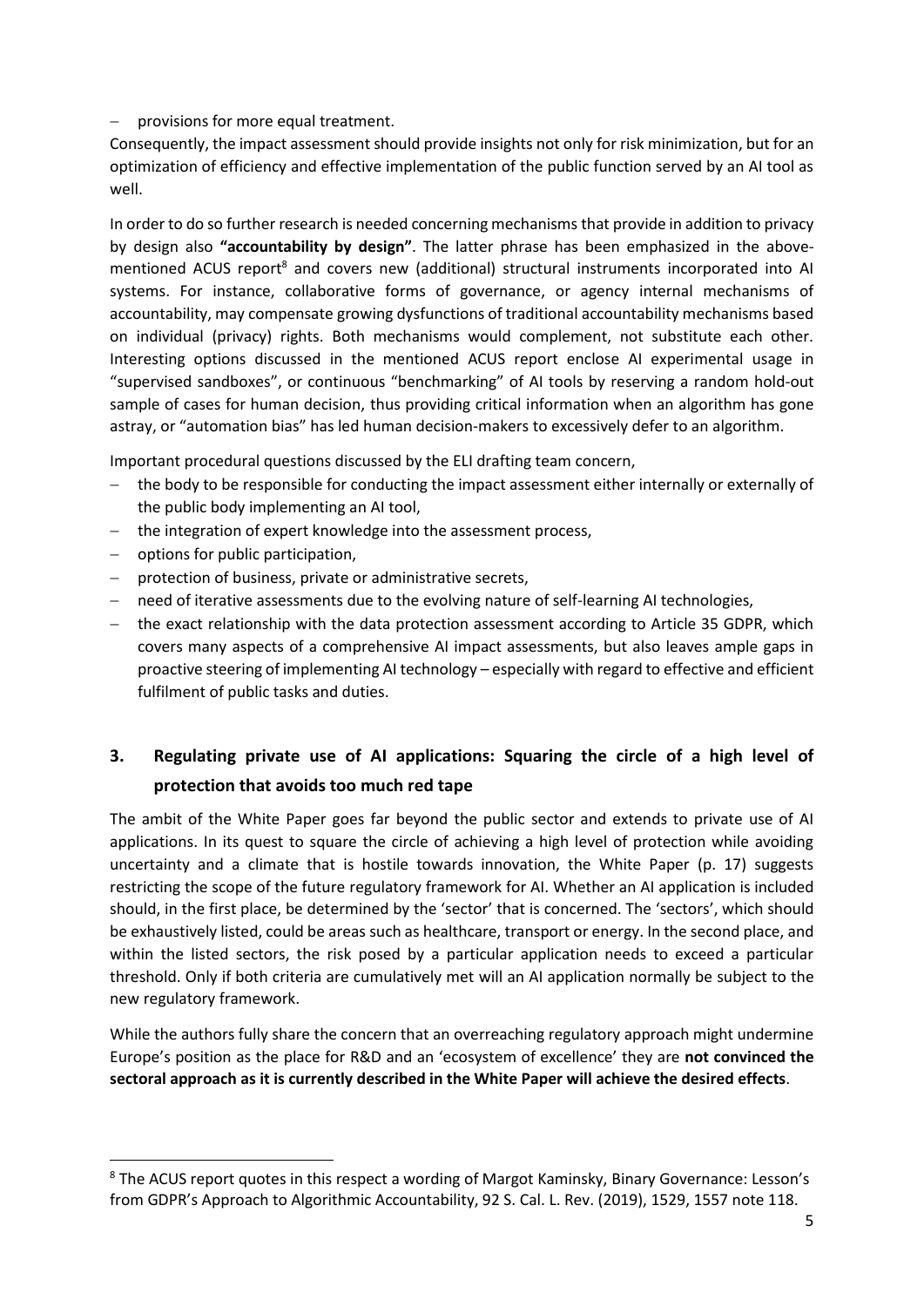#### **3.1. The 'physical' and the 'social' dimension of AI applications**

The challenges posed by AI and modern digital ecosystems in general – such as opacity ('black boxeffect'), complexity, and partially 'autonomous' and unpredictable behaviour – are similar, irrespective of where and how AI is deployed. However, at a somewhat lower level of abstraction, and closer to what regulators might actually wish to address, the potential risks associated with AI appear as normally falling into either of two dimensions:

A. 'Physical' risks, i.e. death, personal injury, damage to property etc. caused by unsafe products and activities involving AI; and

B. 'Social' risks, i.e. discrimination, total surveillance, manipulation, exploitation etc. and general loss of control caused by inappropriate decisions made with the help of AI or otherwise inappropriate deployment of AI.



The first of the two dimensions (**'physical'**) includes concerns such as the safety of self-driving vehicles, drones or medical and care robots and of liability where damage has been caused by the operation of such devices. While the opacity, complexity, unpredictability etc. that comes with AI may certainly add to the risk created by such devices, the risk as such is of a very traditional type. In other words, other technical developments could have a similar effect on 'physical' risk, and the effect on a victim may be the same, irrespective of whether the traffic accident that killed them was caused by AI, or by any other vehicle component.

The second of the two dimensions (**'social'**) is much **more AI-specific**. This is about AI used for purposes such as HR decisions, personalised pricing, personalised news feeds, or predictive policing. While discrimination, manipulation or exploitation by humans as well as loss of control is as old as mankind itself, the situation with AI is unprecedented in various respects. Human brains are confronted with 'super-human' computing capacities, resulting in a potential inequality of arms and general loss of control. Also, injustice or incompetence is hidden in ostensibly 'neutral' and hardly explainable code, which is copied and built upon many times, meaning we may lose the capacity of detecting and correcting the problems. On the other hand, we may, for the first time, be in a situation to actually analyse, control and optimise decision making procedures, as controlling and optimising machines does not get into conflict with human rights as might the attempt to fully control and 'optimise' human decision-makers.

AI-driven devices usually pose challenges in both the 'physical' dimension and the 'social' dimension. For instance, medical decision support systems pose both a traditional risk of causing personal injury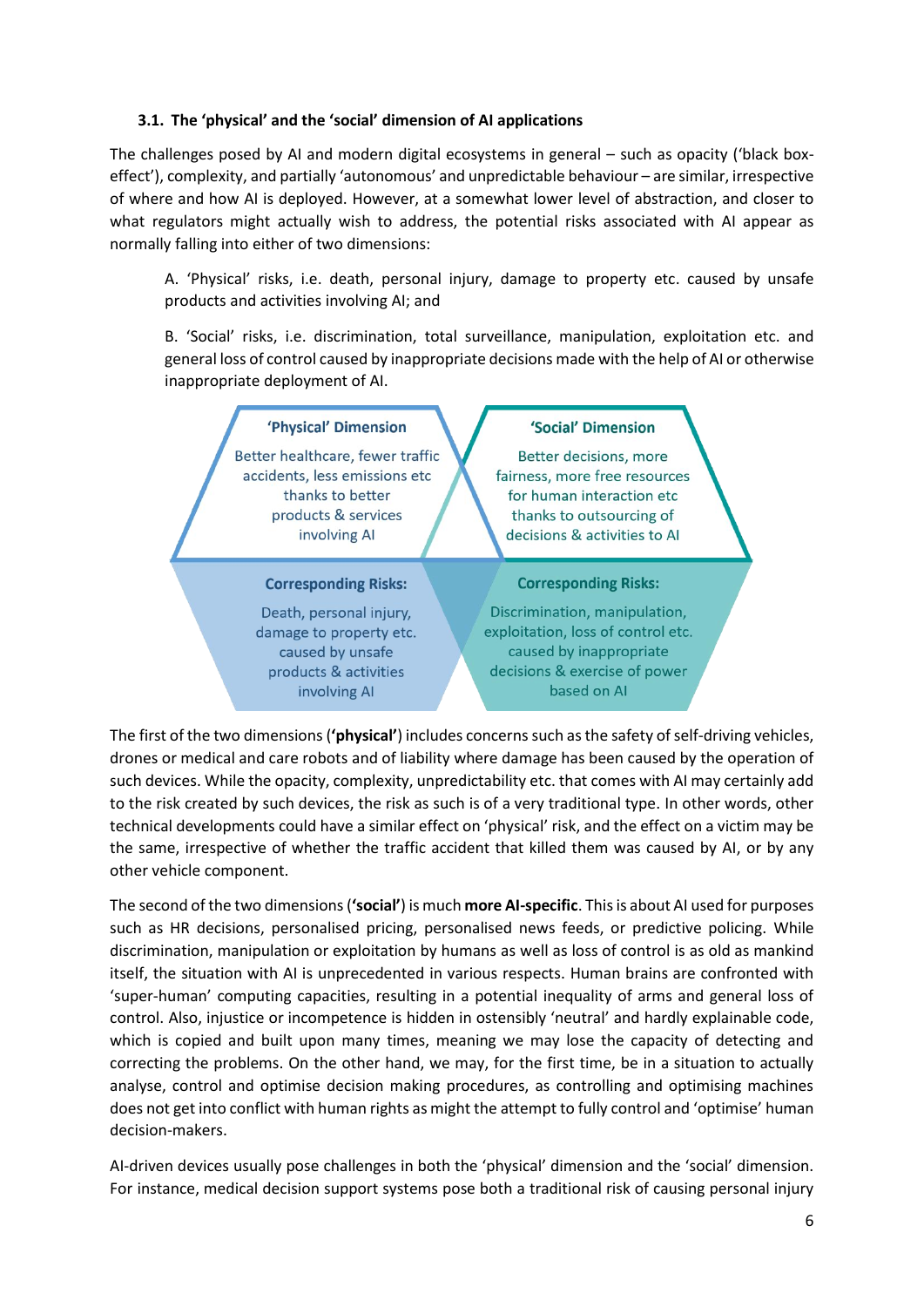(and are thus included in the Medical Device Regulation), but by their very nature they may also change the doctor-patient-relationship. AI used in the workplace may lead to better decisions, but the employees may feel deprived of their functions and suffer mental health problems. Also, the delineation between the two dimensions themselves is not always clear-cut, and there is a degree of overlap. However, for **most AI applications the clear focus is on one of the two dimensions.**

## **3.2. A targeted regulatory approach to the 'physical' dimension**

This insight has important implications for a regulatory response to AI that is targeted, i.e. addresses problems as directly as possible and avoids the extension of measures to cases where the measures are not necessary and thus disproportionate.

The 'physical' dimension of risks is best addressed by way of a 'digital fitness check' of existing regulatory regimes<sup>9</sup>, such as the Product Safety Directive, the Product Liability Directive, and sectoral instruments as well as national law, and not by a new regulatory framework for AI as it seems to transpire from the White Paper (p. 18 ff).



This 'digital fitness check' must not be restricted to considering AI, but should more generally consider digital ecosystems, including software as such, the development towards 'everything as a service', and interconnectedness in the IoT. There will certainly be some few AI-specific measures, such as:

- Development of technical standards for the safety and assessment of self-learning systems;
- Extension of the scope of strict liability regimes, or introduction of new strict liability regimes, where AI makes the risk involved rise above the critical threshold (e.g. slow vehicles, such as big cleaning robots in public spaces, may suddenly pose a risk comparable to the risk that used to be posed only by fast vehicles);
- Re-considering of elements clearly connected with human agency (e.g. extension of vicarious liability for human auxiliaries to harm caused by AI that replaces human auxiliaries)

However, the majority of measures addressing the 'physical dimension' are likely to become necessary because of **digital developments other than AI**. <sup>10</sup> Conversely, it may be **disproportionate to extend** 

<sup>&</sup>lt;sup>9</sup> For details see the Report of the Expert Group on Liability and New Technologies - New Technologies Formation, Liability for Artificial Intelligence and other emerging digital technologies, 2019, <https://ec.europa.eu/transparency/regexpert/index.cfm?do=groupDetail.groupMeetingDoc&docid=36608>

 $10$  For example, the fact that modern 'products' may rather be software, or digital services, and that they receive updates and depend on data feeds, means that the scope of product liability law may need to be extended, and that the relevant point in time can no longer be the one point in time when the product was put into circulation.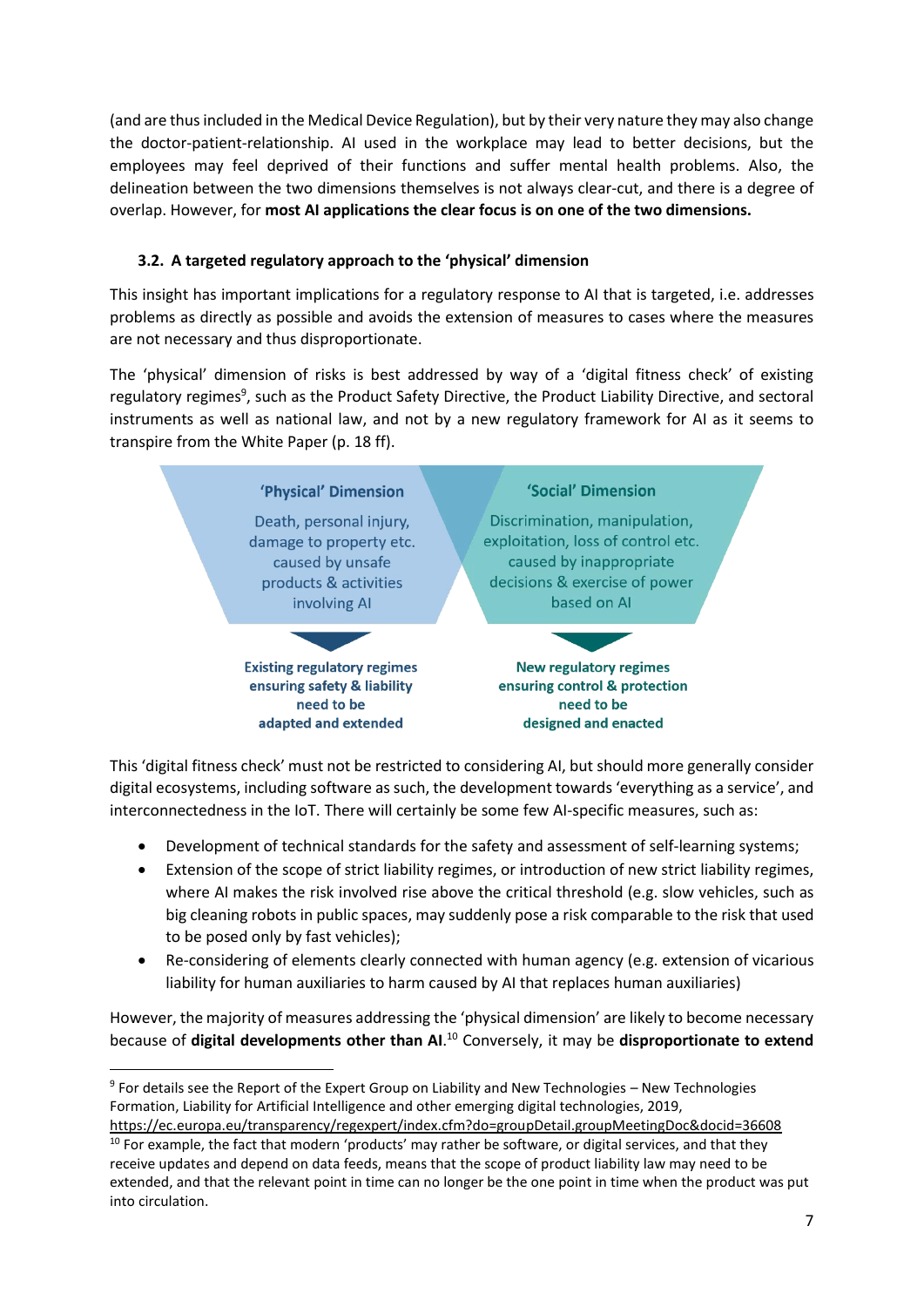**measures addressing the 'social dimension'** (such as information duties, rights to receive explanations, full inclusiveness of training data etc.) to AI applications that largely pose very traditional 'physical' risks. Put bluntly: We do not primarily need manufacturers of autonomous cars to explain to us in a transparent manner whom they prefer to kill, and to prove that the ratio of individuals with light skin colour killed matches exactly the ratio of those individuals in the overall population. We primarily need them to develop autonomous cars that are safe and that will not kill anybody – full stop (and when checking the safety in type approval procedures we will, of course, routinely check whether the sensors work reliably without regard to skin colour etc. and will deny approval if they do not). Even if we rightly point to the fact that sensitive choices are made when designing AI, the same holds true for many other design components (cf. the heavy gender and age bias that may be inherent in the size of car seats and the positioning of air bags).

**It follows from these considerations that, as far as 'physical' risks in sectors such as healthcare, transport, and energy (White Paper p. 17) are concerned, they should rather not be subject to the new regulatory framework for AI, but to more traditional frameworks. These frameworks need to be fully adapted to the challenges posed by digital ecosystems, including AI.**

#### **3.3. A targeted regulatory approach to the 'social' dimension**

The 'social' dimension of risks is much more AI-specific, and much more difficult to address. This is where all the AI-specific regulatory components, such as ensuring inclusiveness of training data, ensuring that decisions are explainable, information duties, impact assessment, human oversight etc. are fully justified. The dilemma faced by a regulator is that between ensuring a sufficient level of protection across the board, without any significant gaps or loopholes, and avoiding too much uncertainty and/or red tape. In the White Paper, it is proposed to achieve this by reducing the scope of (most of) the new regulatory framework to particular 'sectors' and applications.

A reduction of the scope to an exhaustive list of sectors and applications is only one out of several **regulatory techniques** that serve to avoid too much uncertainty and red tape. Other such regulatory techniques include:

- A smart mix of **regulation, co-regulation and self-regulation**; and
- **Blacklisting** in lieu of mandatory requirements

While the first of the two techniques mentioned is well known, has successfully been applied by the European legislator for quite some time and is referred to also in the White Paper (e.g. voluntary labelling of trustworthy AI), the second technique may require some explanation.



When regulating a particular area the European legislator may formulate mandatory requirements that need to be fulfilled for some activity to be lawful. Normally, these mandatory requirements take the form of principles (e.g. the principles for the processing of personal data in Art 5 GDPR), rules (e.g. the requirement of a legal ground under Art 6 GDPR), rights (e.g. the data subject's rights), and procedures (e.g. a data protection impact assessment, documentation). This **'PRRP approach'**, which has been taken, for example, by the GDPR, has a number of benefits, including: (i) it sends a positive message and is of high symbolic value; and (ii) it is relatively straightforward to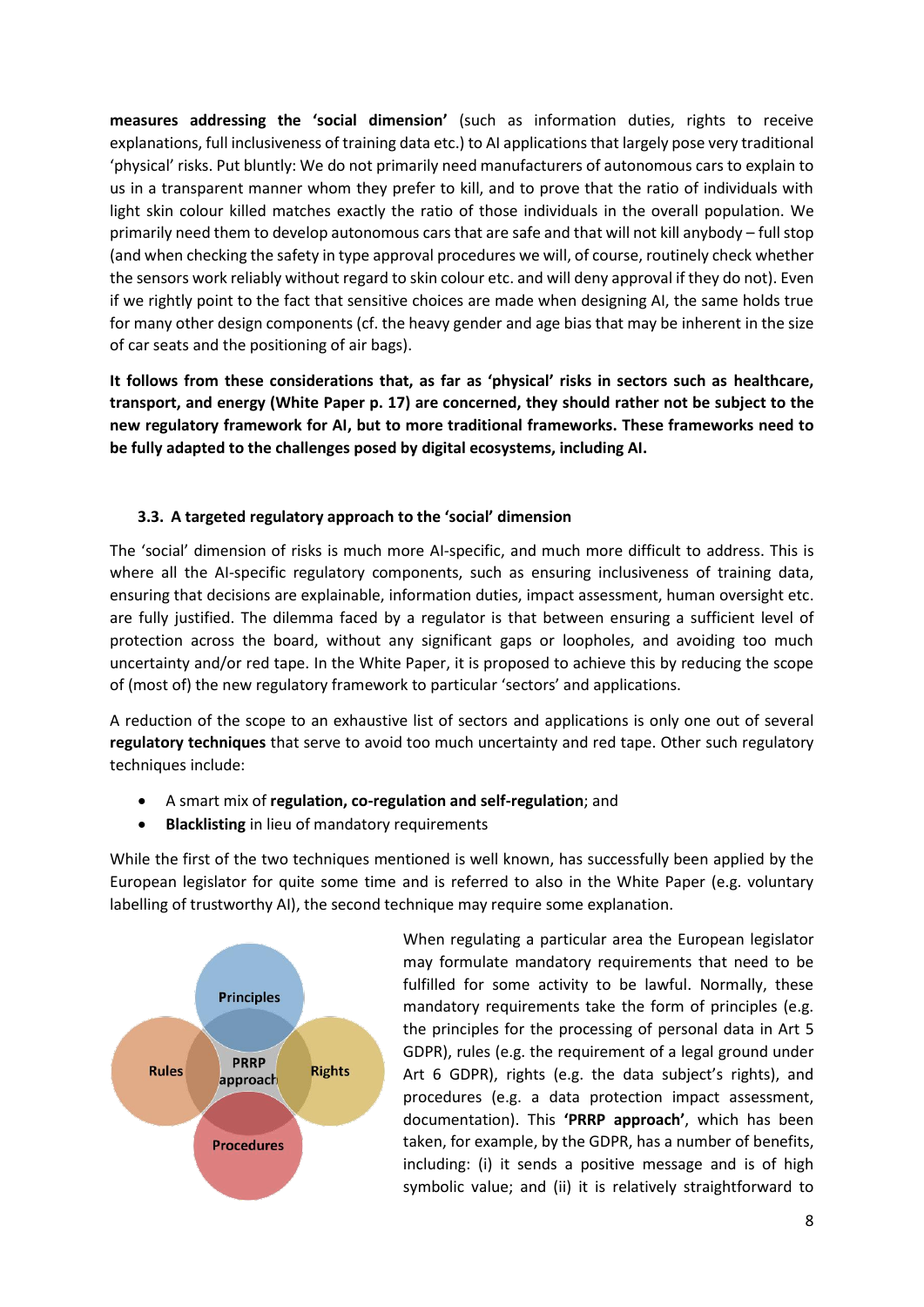formulate (e.g. it does not take much ingenuity to add information or documentation duties on top of existing lists). The major downside, however, is that it tends to put up a lot of red tape and to mean a lot of extra bureaucracy and costs, potentially being to the detriment of SMEs and enhancing the competitive advantages and market power of the big players.

An alternative to this PRRP approach is **blacklisting**, which is often combined with a general clause. This second regulatory technique has successfully been applied, e.g., for unfair contract terms control in consumer contracts (Directive 93/13/EC) and unfair commercial practices (Directive 2005/29/EC). Blacklisting means the regulator mainly restricts itself to stating what should definitely NOT be done, and possibly combining this with a fall-back option for similar cases in order to prevent circumvention and obvious gaps. The main drawbacks of this approach are: (i) it tends to send a 'negative message', i.e. is much more difficult to defend from a PR perspective; and (ii) it is relatively difficult to get the



formulation of the blacklisted practices right, in particular for sensitive and 'fuzzy' areas, such as discrimination or manipulation. A major advantage of this approach, however, is that it hits in a much more targeted manner precisely what we all agree we want to avoid because of its inconsistency with fundamental European values, and leaves full freedom otherwise. It is also much easier to adapt to changing developments. This approach may be much more beneficial for innovation, in particular by SMEs.

The European legislator may thus wish to consider whether – at least to a certain extent – an **'unfair AI practices approach'** might be better for an innovation friendly environment in Europe than a comprehensive PRRP framework.

At the end of the day, what might be the most beneficial solution is a **combination** of the following:

- 1. A set of fully horizontal principles whose main function would, however, be to confirm basic European values and to guide the interpretation and application of the whole framework (see, e.g., the 7 key requirements formulated by the HLEG on  $Al<sup>11</sup>$  or the 9 general standards identified by the German Data Ethics Commission $^{12}$ )
- <span id="page-8-0"></span>2. A list of blacklisted AI practices, targeting effects we want to avoid in any case, such as discrimination (taking into account that AI may not discriminate along the same criteria as humans do), exploitation of vulnerabilities, profiling and scoring with regard to most intimate human characteristics, total surveillance, manipulation, etc.
- 3. For defined high-risk applications only: a comprehensive regulatory framework that includes rules, procedures and rights of the types mentioned in the White Paper (p. 18 ff.).

<sup>&</sup>lt;sup>11</sup> High-Level Expert Group on Artificial Intelligence, Ethics Guidelines for Trustworthy AI, 2019, p. 14 ff., <https://ec.europa.eu/digital-single-market/en/news/ethics-guidelines-trustworthy-ai>

<sup>&</sup>lt;sup>12</sup> Opinion of the German Data Ethics Commission, 2019, p. 163 ff. [https://datenethikkommission.de/.](https://datenethikkommission.de/)